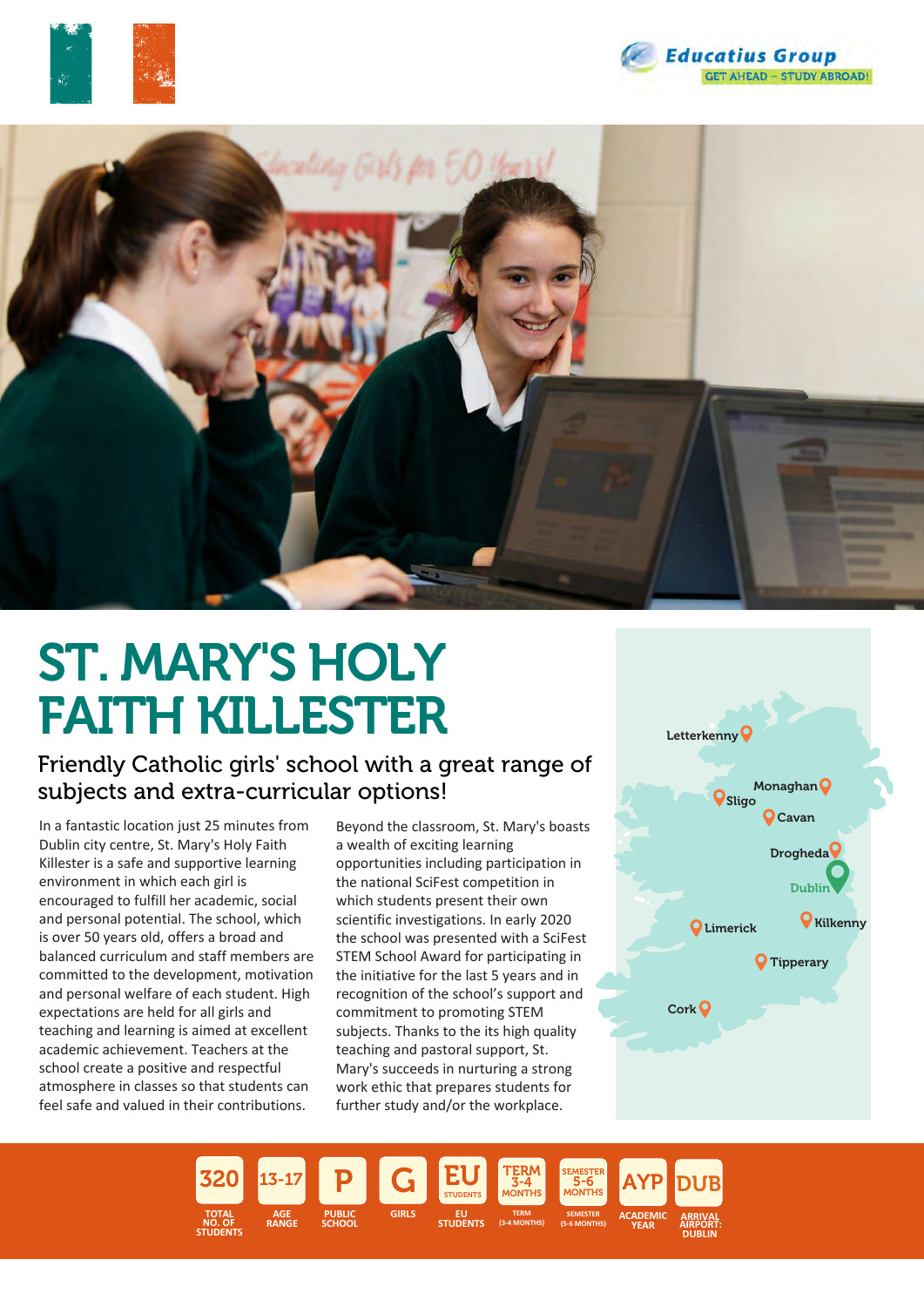



## ST. MARY'S HOLY FAITH KILLESTER

### STUDY OPPORTUNITIES

Junior Cycle (Junior Certificate) Transition Year Senior Cycle (Leaving Certificate)





## SCHOOL SUBJECTS

## JUNIOR CYCLE SUBJECTS

### **Core Subjects:**

English, Maths, Science, Physical Education, Religious Education, History, Geography, Modern Language: French or Spanish, Social Personal & Health Education, Civic Social & Political Education

**Optional Subjects:** Art, Business, Home Economics, Music

## SENIOR CYCLE SUBJECTS

**Core Subjects:** English, Maths, Modern Language: French or Spanish, Religious Education, Physical Education, Careers Guidance

**Optional Subjects:** Art, Business, Accounting, Biology, Chemistry, History, Geography, Music, Home Economics